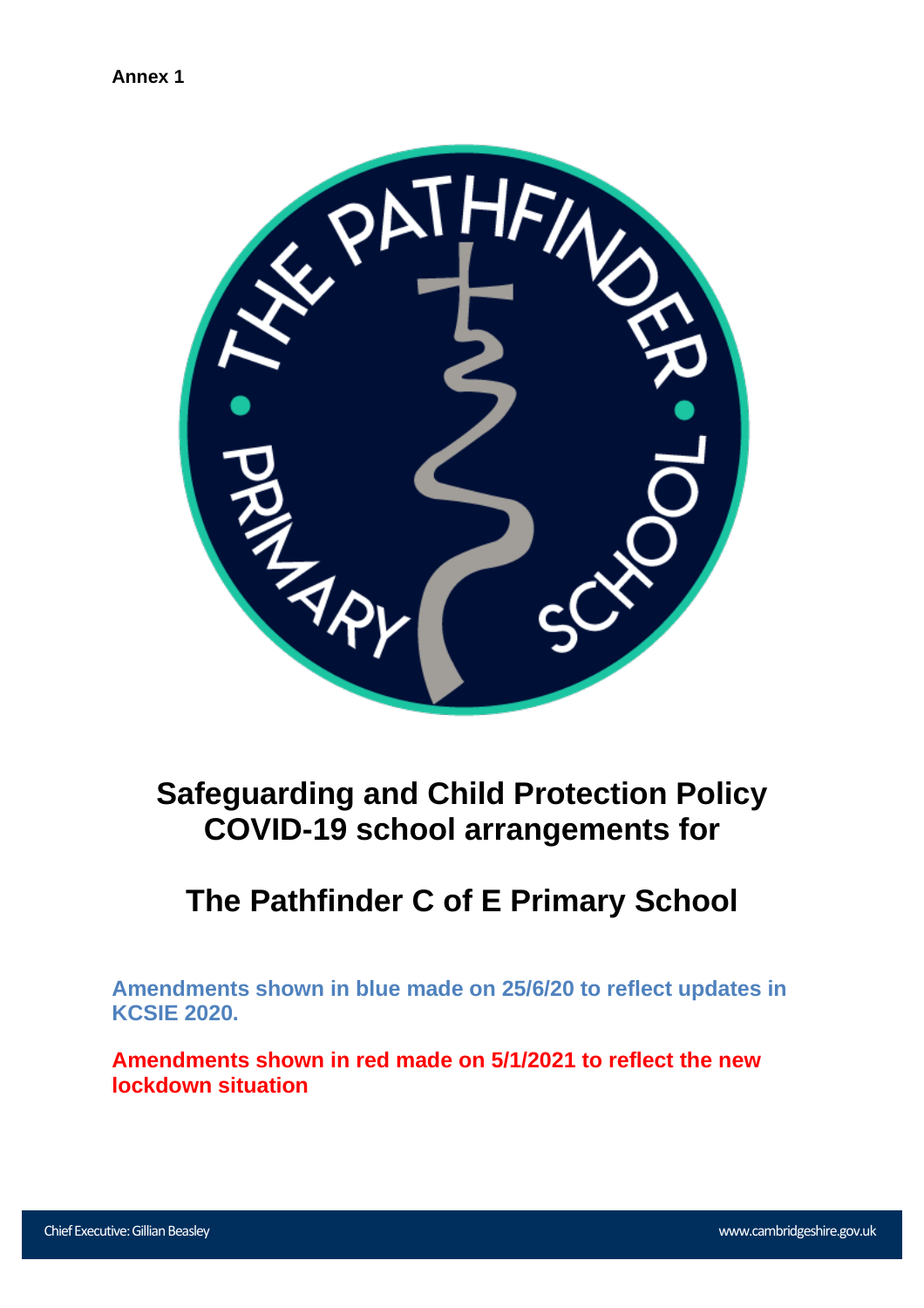**School Name: The Pathfinder C of E Primary School Policy owner:** Mrs Stephanie Lockwood **Date: 6/1/2021 Date shared with staff: 6/1/2021 Date published on school website: 6/1/2021**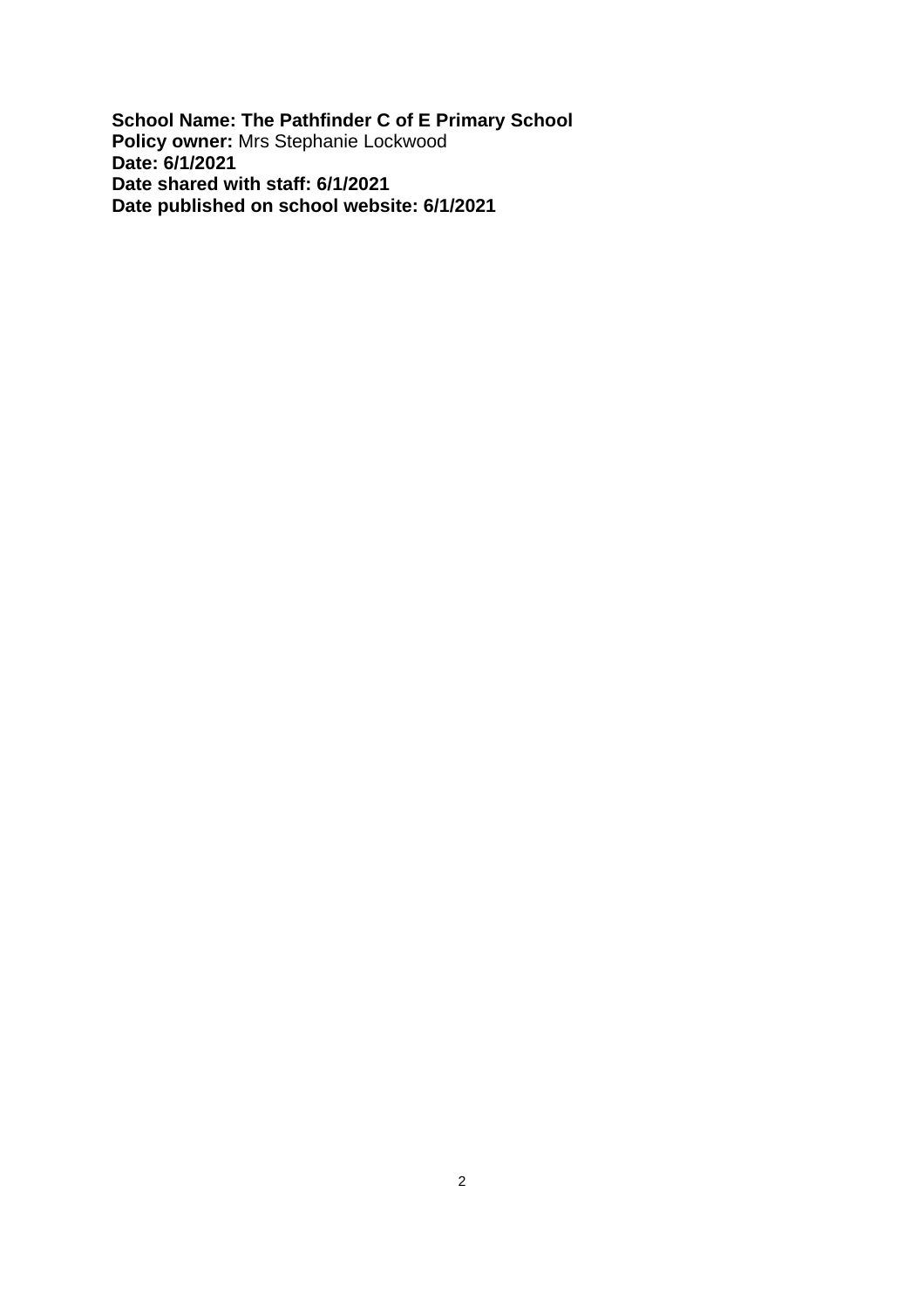This revised addendum of The Pathfinder C of E Primary School Safeguarding and Child Protection Policy contains details of our individual safeguarding arrangements when schools need to close due to a lockdown, to protect all children, whether attending school or remaining at home, from harm and abuse.

The Pathfinder C of E Primary School is committed to ensuring the safety and wellbeing of all its students and will ensure compliance with Keeping Children Safe in Education (KCSIE) which remains in force throughout the response to coronavirus (COVID-19).

The following safeguarding principles therefore remain unchanged:

- The best interests of children must always continue to come first;
- If anyone in a school or college has a safeguarding concern about any child they should continue to act and act immediately;
- A DSL or deputy should be available;
- It is essential that unsuitable people are not allowed to enter the children's workforce and/or gain access to children;
- Children should continue to be protected when they are online.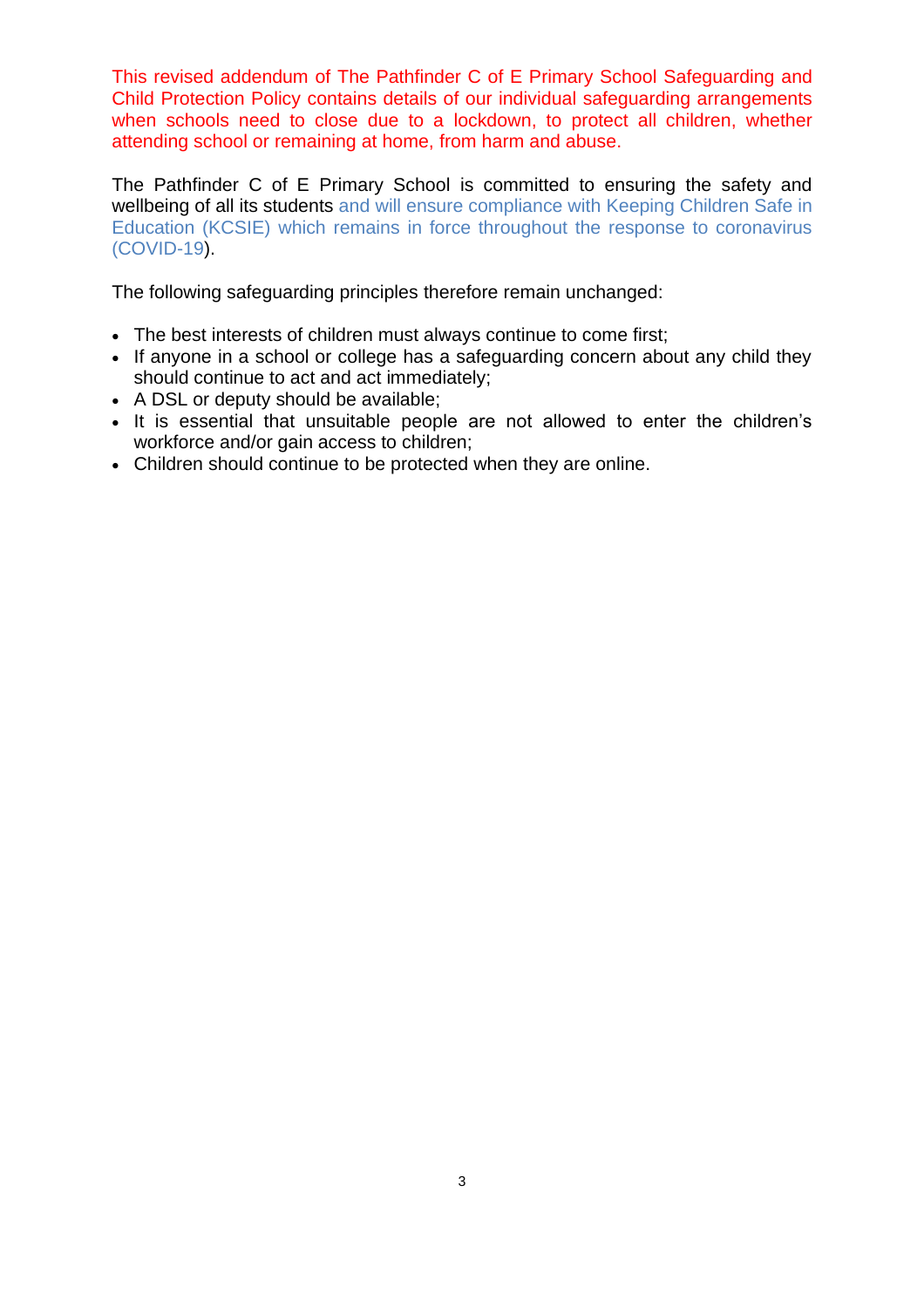# **Key contacts**

| <b>Role</b>                | <b>Name</b>           | <b>Contact</b><br>number | <b>Email</b>                         |
|----------------------------|-----------------------|--------------------------|--------------------------------------|
| Designated<br>Safeguarding | Stephanie<br>Lockwood | 01954<br>584801          | safeguarding@pathfinderschool.org.uk |
| Lead/Headteacher           |                       |                          |                                      |
| Deputy                     | Alex Housden          | 01954                    | Safeguarding@pathfinderschool.org.uk |
| Designated                 |                       | 584801                   |                                      |
| Safeguarding               | <b>Chris Christie</b> |                          | office@pathfinderschool.org.uk       |
| Leads                      |                       |                          |                                      |
| <b>Chair of Governors</b>  | Adam                  |                          | chair@pathfinderschool.org.uk        |
|                            | Janocka               |                          |                                      |
| Safeguarding               | <b>Judith Osler</b>   |                          | josler@patfhinderschool.org.uk       |
| Governor / Trustee         |                       |                          |                                      |
| <b>Designated</b>          | Alex Housden          | 01954                    | senco@pathfinderschool.org.uk        |
| Teacher - Looked           |                       | 584801                   |                                      |
| <b>After Children</b>      |                       |                          |                                      |

# **Supporting Children In School**

The Patfhinder is committed to ensuring the safety and wellbeing of all its students.

The Pathfinder will refer to the Government guidance for education and childcare settings on how to implement protective measures including social distancing: [implementing protective measures in education and childcare settings](https://www.gov.uk/government/publications/coronavirus-covid-19-implementing-protective-measures-in-education-and-childcare-settings)

The school continue to follow the advice from Public Health England on handwashing and other measures to limit the risk of spread of Covid-19.

The Pathfinder School will continue to be a safe space for children to attend and flourish. We recognise that for those children returning to school as vulnerable children or the children of critical workers will be challenging and staff will support children to adjust to the necessary changes to the school environment and routines. Supporting pupil wellbeing will be at the forefront of our approach and school staff will seek to provide reassurance to pupils as we manage the transition period. Staff will talk to the children about the changes to the school day in an age appropriate manner, acknowledge and listen to pupil anxieties and support children to understand the altered routines.

The Pathfinder recognises that the current circumstances may adversely affect the mental health of children and their parents. School staff have been briefed to look out for changes in behaviour or in a child's emotional state, which could range from being excessively clingy, fearful, withdrawn or aggressive as more children return to school. As always, pupil wellbeing is at the heart of our work, and school staff will seek to provide appropriate support for pupils both in school and where required from specialist services.

The Pathfinder recognises that for some children, home may not be a safe space, and there may be children who are relieved to return to school. School staff have been reminded of the need to respond sensitively to pupils' differing experiences. School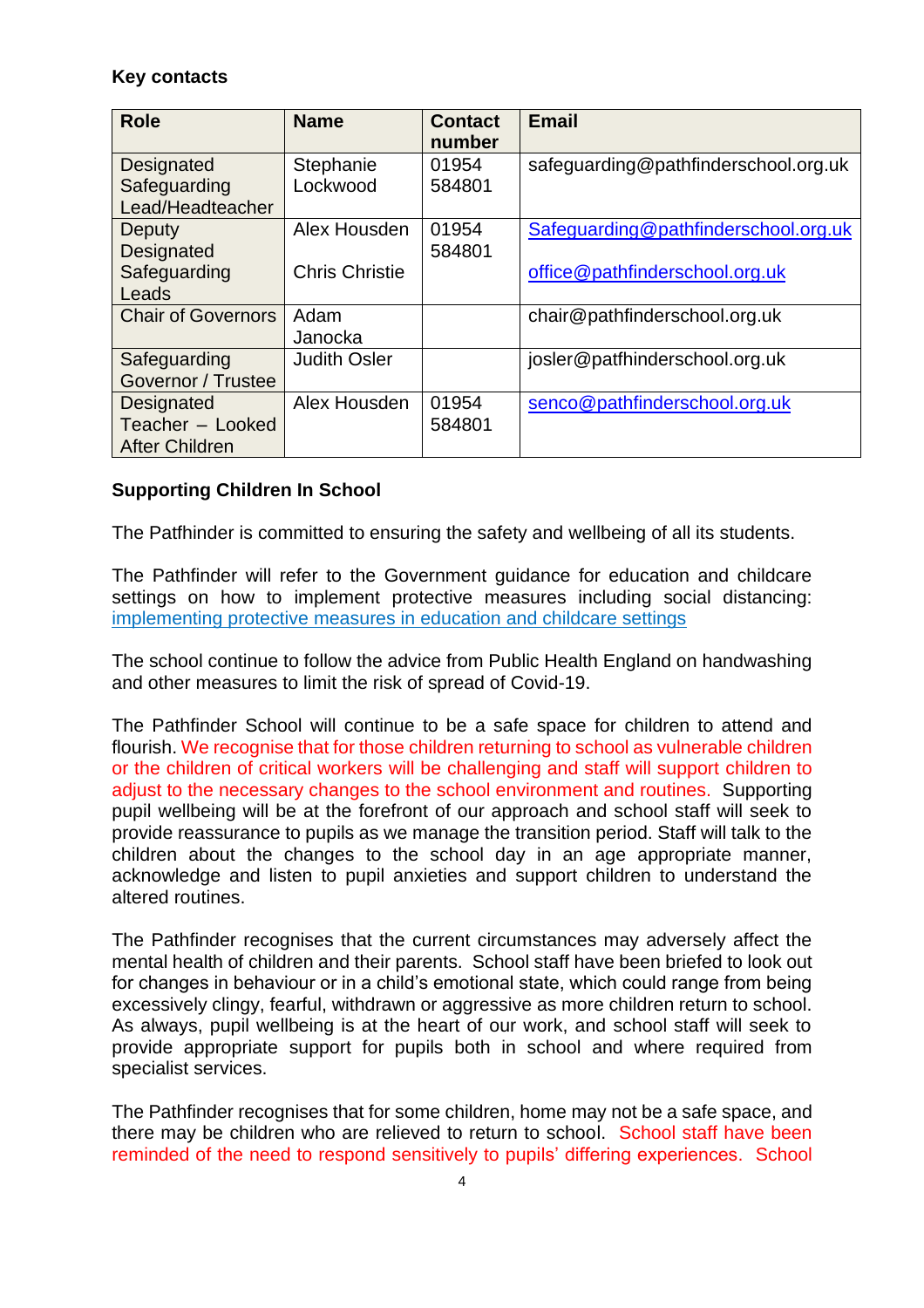staff have been asked to be particularly vigilant for signs and indicators that a child may have experienced/be experiencing abuse or neglect. School staff have been trained about how to handle a disclosure from a child, and understand that any safeguarding concerns, including those that relate to the period of school closure, must be referred immediately to the Designated Safeguarding Lead (or deputies) in the usual way.

The Pathfinder will ask parents and carers to ensure that all personal details held by the school, such as emergency contact numbers are correct and ask for any additional emergency contact numbers where they are available. At this time, parents and carers will also be asked to advise the school if there are any changes regarding the child's welfare, health and wellbeing that it would help school to be made aware of. Where the school is aware of particular circumstances affecting a child or family, such as bereavement, a relationship breakdown, an incident of domestic violence, this will be shared with staff on a need-to-know basis so that children can be best supported.

## **Supporting Children Not in School**

The Pathfinder is committed to ensuring the safety and wellbeing of all its children and young people.

The Pathfinder recognises that school is a protective factor for children and young people, and the current circumstances, can affect the mental health of pupils and their parents/carers. Teachers at The Pathfinder need to be aware of this in setting expectations of pupils' work where they are at home.

Weekly welfare checks will be made to all families where children are not in school.

Where the DSL has identified a child about whom there have been concerns but not currently open to social care, or who would normally receive pastoral-type support in school, they should ensure that a robust communication plan is in place for that child or young person.

Details of this plan will be recorded, as should a record of all contact made.

The Pathfinder and its DSL will work closely with all stakeholders to maximise the effectiveness of any communication plan.

This plan must be reviewed regularly and where concerns arise, the DSL will consider any referrals as appropriate.

If we are unable to contact a child about whom there have been concerns after a reasonable number of attempts, we may need to seek further advice about safe and well checks.

The school will share safeguarding messages on its website and social media pages.

#### **Vulnerable children**

All vulnerable children continue to be eligible to attend school full time during the period of lockdown.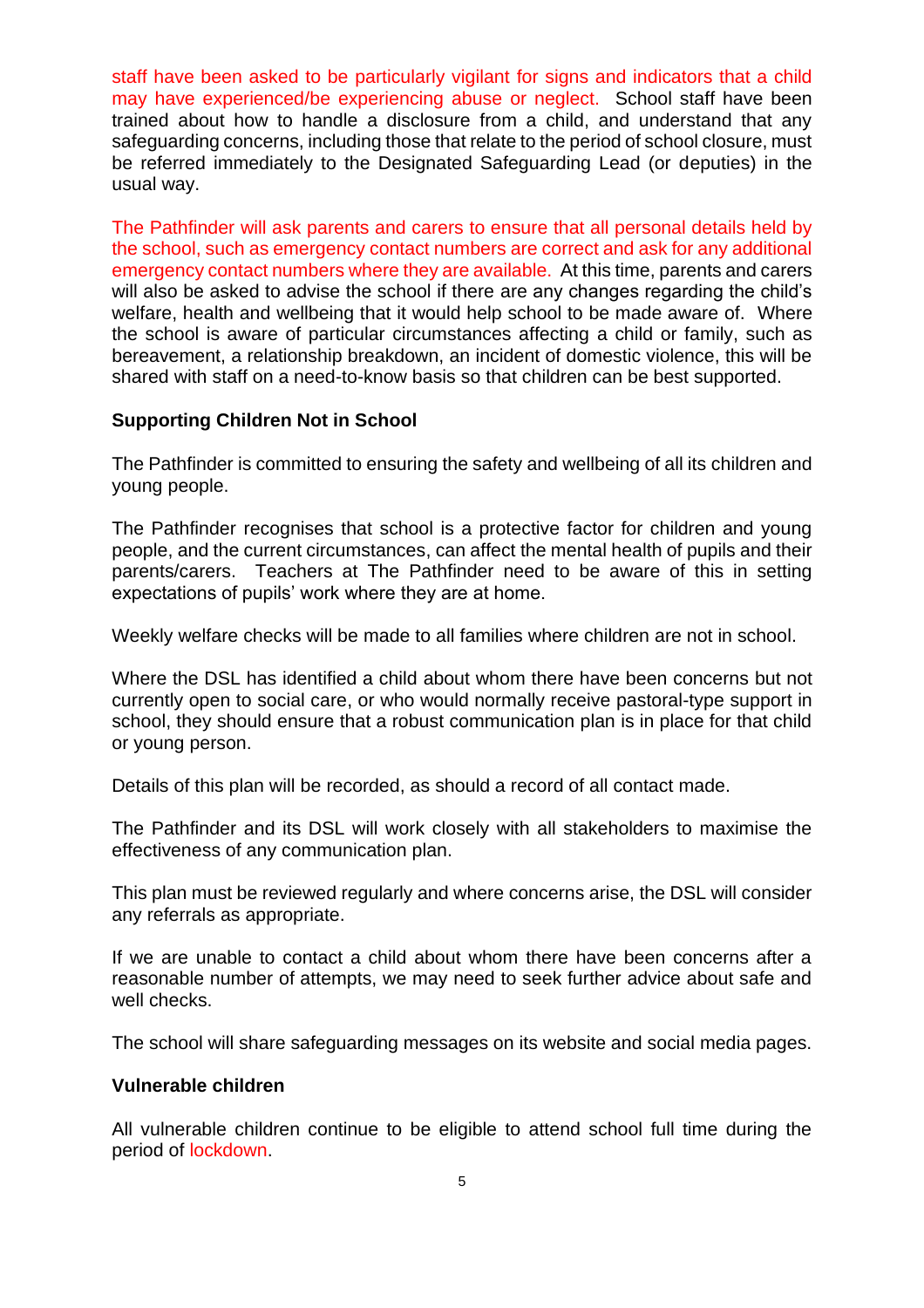Vulnerable children include those who:

- are assessed as being in need under section 17 of the Children Act 1989, including children who have a child in need plan, a child protection plan or who are a lookedafter child
- have an education, health and care (EHC) plan and it is determined, following risk assessment [\(risk assessment guidance\)](https://www.gov.uk/government/publications/coronavirus-covid-19-send-risk-assessment-guidance/coronavirus-covid-19-send-risk-assessment-guidance), that their needs can be as safely or more safely met in the educational environment
- have been assessed as otherwise vulnerable by educational providers or local authorities (including children's social care services), and who could therefore benefit from continued attendance. This might include children and young people on the edge of receiving support from children's social care services, adopted children, those at risk of becoming NEET ('not in employment, education or training'), those living in temporary accommodation, those who are young carers and others at the school and local authority's discretion

Senior leaders, especially the Designated Safeguarding Lead (and deputies) know who our most vulnerable children are. They have the flexibility to offer a place to those about whom there have been concerns but not currently open to Social Care.

Eligibility for free school meals in and of itself should not be the determining factor in assessing vulnerability.

The Pathfinder will continue to work with and support children's Social Workers to help protect vulnerable children. This includes working with and supporting children's Social Workers and the Local Authority Virtual School Head (VSH) for looked-after and previously looked-after children. The lead person for this will be: Mrs Alex Housden.

There is an expectation that vulnerable children who have a Social Worker will attend an education setting, unless the child/household is shielding or clinically vulnerable. In circumstances where a parent does not want to bring their child to an education setting, and their child is considered vulnerable, the Social Worker and The Pathfinder will explore the reasons for this directly with the parent. The Pathfinder and Social Workers will agree with parents/carers whether children in need should be attending school – The Pathfinder will then follow up on any pupil that they were expecting to attend, who does not.

Where parents are concerned about the risk of the child contracting COVID19, The Pathfinder or the Social Worker will talk through these anxieties with the parent/carer following the advice set out by Public Health England.

The Pathfinder will encourage our vulnerable children and young people to attend a school, including remotely if needed.

In all circumstances where a vulnerable child does not take up their place at school, or discontinues, The Pathfinder will notify their Social Worker.

# **Attendance monitoring**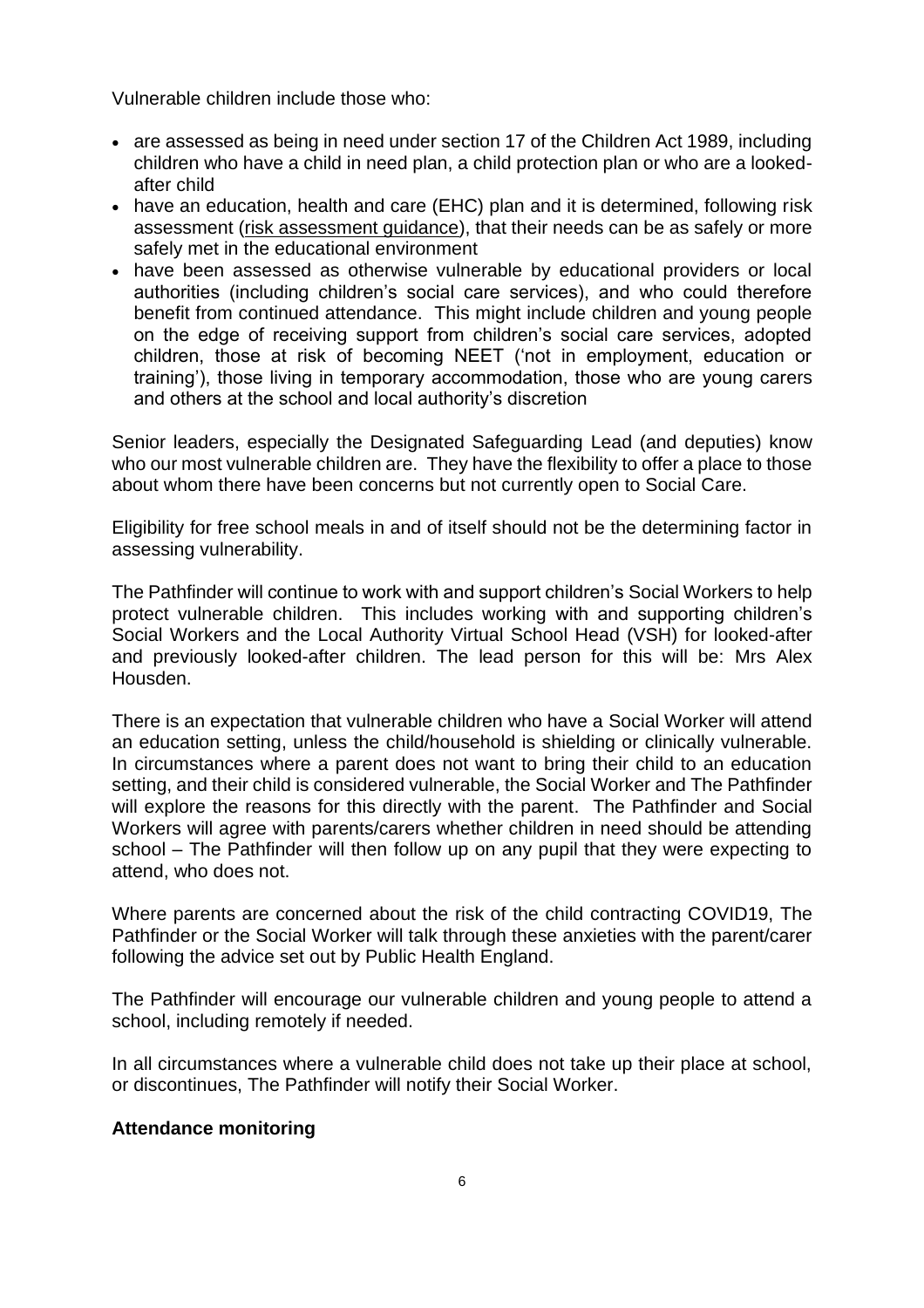The Pathfinder will continue to follow up with any parent/carer if they were expecting the child to attend and they subsequently do not attend school. Non-attendance will be followed up in line with the school's normal attendance protocols.

The Pathfinder will continue to inform Children's Social Care if a child with a Social Worker does not attend school either in person or remotely.

# **Designated Safeguarding Lead Arrangements**

The Pathfinder has a Designated Safeguarding Lead (DSL) and a Deputy DSL.

The Designated Safeguarding Lead is: Stephanie Lockwood

The Deputy Designated Safeguarding Lead/s is/are: Alex Housden and Chris Christie

We will endeavour to have a trained DSL (or deputy) available on site. Where this is not possible, a trained DSL (or deputy) will be available to be contacted via phone or email *or through our electronic recording system, MyConcern* 

Where a trained DSL (or deputy) is not on site, in addition to the above, a senior leader will assume responsibility for co-ordinating safeguarding on site.

It is important that all The Pathfinder staff and volunteers have access to a trained DSL (or deputy). All staff on site will be made aware of who that person is and how to contact them.

The DSL will continue to engage with Social Workers, and attend all multi-agency meetings, which are being held remotely.

#### **Reporting a concern**

Where staff have a concern about a child, they should continue to follow the process outlined in the school Safeguarding and Child Protection Policy. The Pathfinder School *uses an electronic recording system, MyConcern, which staff are able to access from home.*

Staff are reminded of the need to report any concern immediately and without delay.

Where staff are concerned about an adult working with children in the school, they should report the concern to the Headteacher according to the Safeguarding and Child Protection Policy. If there is a requirement to make a notification to the headteacher whilst away from school, this should be done verbally and followed up with an email to the headteacher.

Concerns around the Headteacher should be directed to the Chair of Governors: Adam Janocka – [chair@pathfinderschool.org.uk](mailto:chair@pathfinderschool.org.uk)

#### **Safer recruitment/volunteers and movement of staff**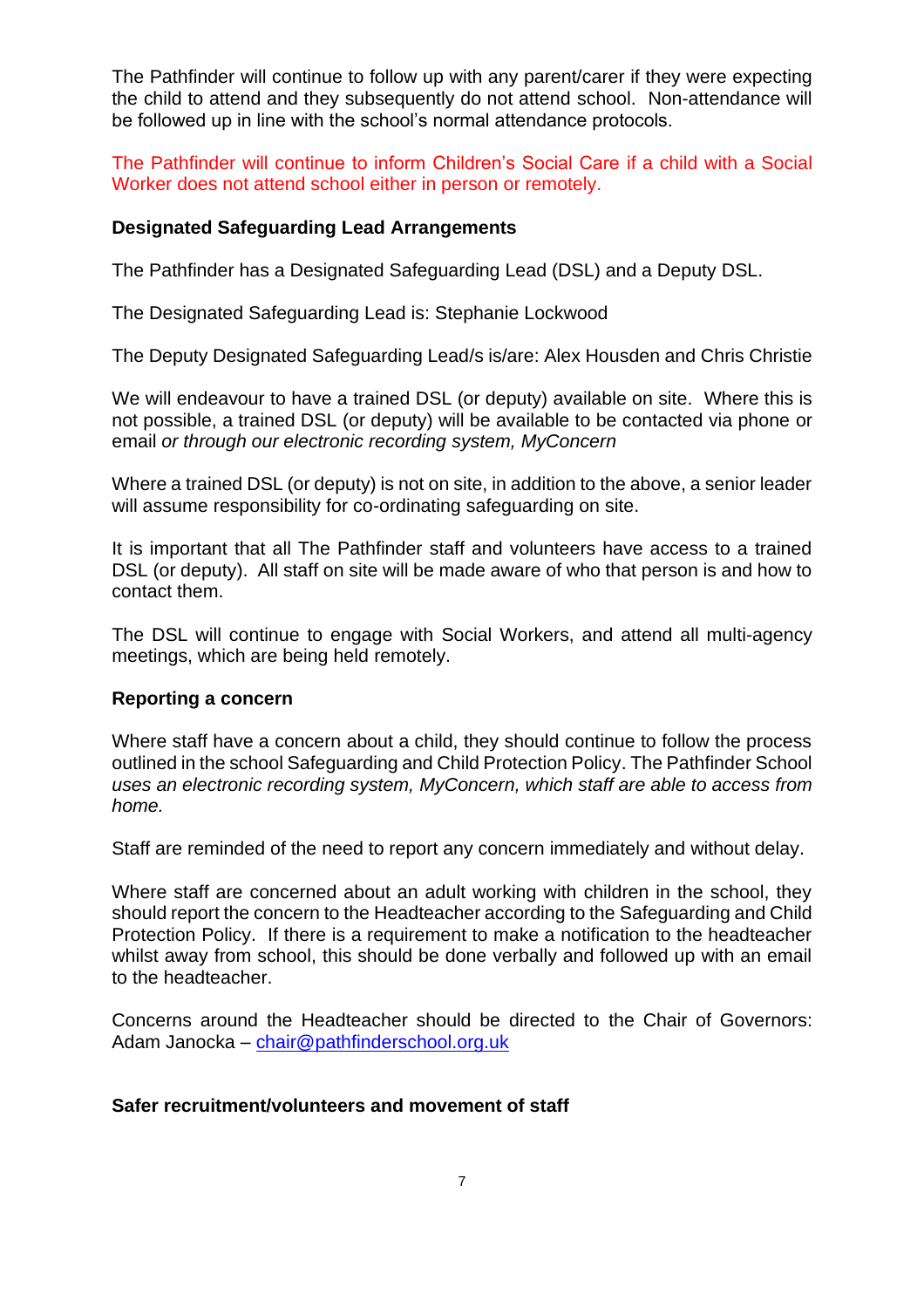It remains essential that people who are unsuitable are not allowed to enter the children's workforce or gain access to children. When recruiting new staff, The Pathfinder School will continue to follow the relevant safer recruitment processes for their setting, including, as appropriate, relevant sections in part 3 of Keeping Children Safe in Education (2020).

In response to COVID-19, the Disclosure and Barring Service (DBS) has made changes to its guidance on standard and enhanced DBS ID checking to minimise the need for face-to-face contact.

If staff are deployed from another education or children's workforce setting to our school, we will take into account the DfE supplementary guidance on safeguarding children during the COVID-19 pandemic and will accept portability as long as the current employer confirms in writing that:

- the individual has been subject to an enhanced DBS and children's barred list check
- there are no known concerns about the individual's suitability to work with children
- there is no ongoing disciplinary investigation relating to that individual

There is no requirement to obtain a new DBS check for returning staff who have continued to be employed but have not been working in regulated activity during partial school closures. If for any reason the school have concerns about an individual, new checks will be obtained in the usual way.

Where The Pathfinder are utilising volunteers, we will continue to follow the checking and risk assessment process as set out in paragraphs 183 to 188 of KCSIE. Under no circumstances will a volunteer who has not been checked be left unsupervised or allowed to work in regulated activity.

The Pathfinder will continue to follow the legal duty to refer to the DBS anyone who has harmed or poses a risk of harm to a child or vulnerable adult. Full details can be found at paragraph 179 of KCSIE.

The Pathfinder will continue to consider and make referrals to the Teaching Regulation Agency (TRA) as per paragraph 143 of KCSIE and the TRA's 'Teacher misconduct advice for making a referral.

During the COVID-19 period all referrals should be made by emailing [Misconduct.Teacher@education.gov.uk](mailto:Misconduct.Teacher@education.gov.uk)

Whilst acknowledging the challenge of the current National emergency, it is essential from a safeguarding perspective that any school is aware, on any given day, which staff/volunteers will be in the school or college, and that appropriate checks have been carried out, especially for anyone engaging in regulated activity. As such, The Pathfinder will continue to keep the single central record (SCR) up to date as outlined in paragraphs  $164 - 171$  in KCSIE.

#### **Online safety in schools and colleges**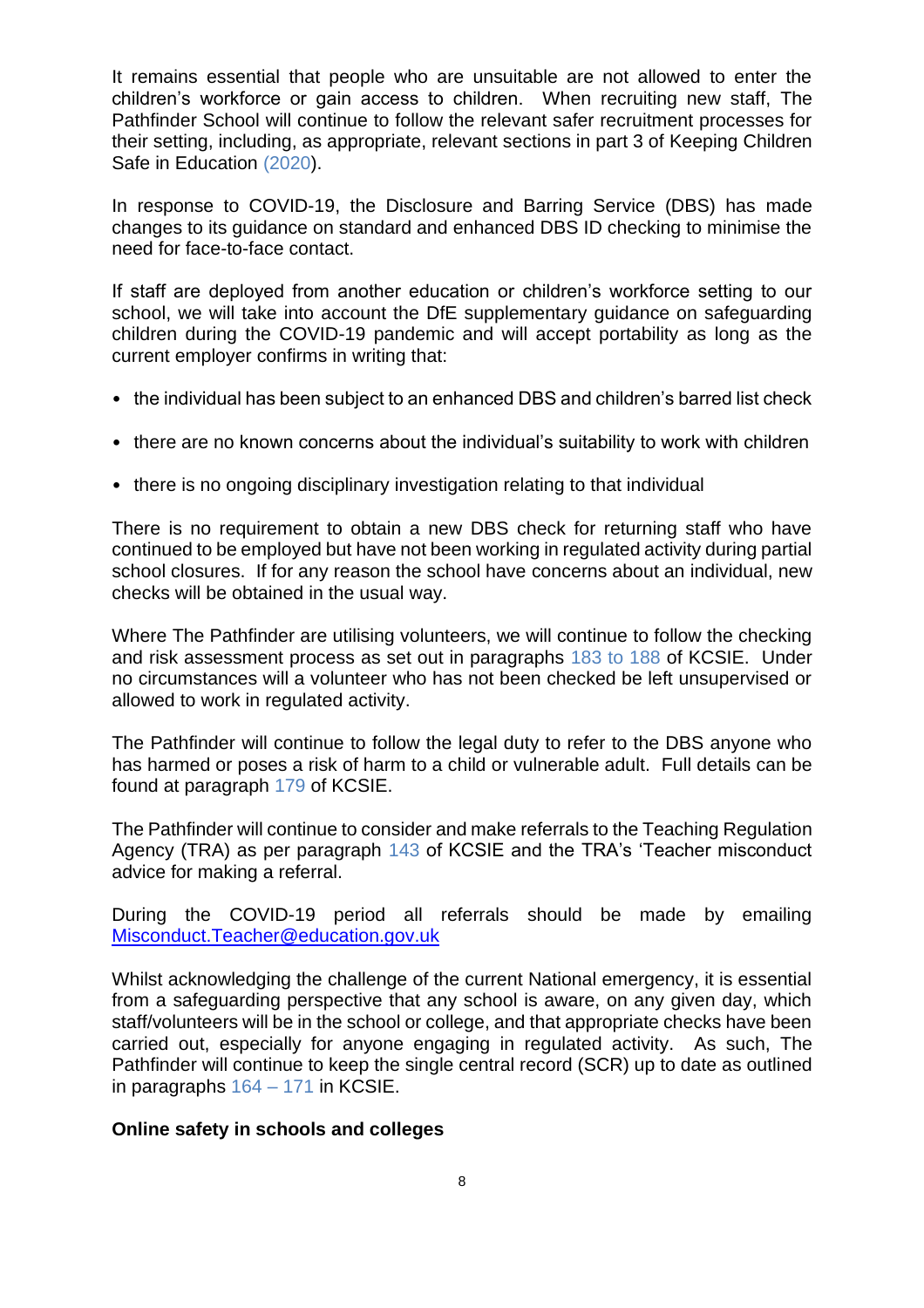The Pathfinder will continue to provide a safe environment, including online. This includes the use of an online filtering system.

Where students are using computers in school, appropriate supervision will be in place.

## **Children and online safety away from school and college**

It is important that all staff who interact with children, including online, continue to look out for signs a child may be at risk. Any such concerns should be dealt with as per the Safeguarding and Child Protection Policy and where appropriate referrals should still be made to children's social care and as required, the police.

School closures bring lots of challenges for both school staff and parents, and both are increasingly looking to the benefits of technology to continue delivering some form of learning experience for children.

As always, there are huge benefits to be gained from the appropriate use of technology, and accessing learning resources whilst at home is a great example of this. However, parents (and teachers) need to be aware of the potential risks that go along with this.

The Pathfinder will ensure any use of online learning tools and systems is in line with privacy and data protection/GDPR requirements.

## *Please see our school website for further details about our remote learning.*

#### **Peer on Peer Abuse**

The Pathfinder recognises that during any closure a revised process may be required for managing any report of such abuse and supporting victims**.** 

Where a school receives a report of peer on peer abuse, they will follow the principles as set out in part 5 of KCSIE and of those outlined within of the Safeguarding and Child Protection Policy.

The school will listen and work with the young person, parents/carers and any multiagency partner required to ensure the safety and security of that young person.

Concerns and actions must be recorded and appropriate referrals made.

#### **Radicalisation**

School staff have received training about Prevent. The school has a Prevent Lead: Stephanie Lockwood. All school staff are aware of the need to treat concerns about radicalisation as safeguarding concerns, and immediately share them with their Designated Safeguarding Lead (or deputies). DSLs continue to refer concerns about radicalisation to partner agencies, including Channel Panel which remains operational, in line with usual procedures.

The Department for Education has also published information here on [prevent](https://educateagainsthate.com/blog/posts/school-closures-ongoing-prevent-management-support/)  [management support for schools and colleges.](https://educateagainsthate.com/blog/posts/school-closures-ongoing-prevent-management-support/)